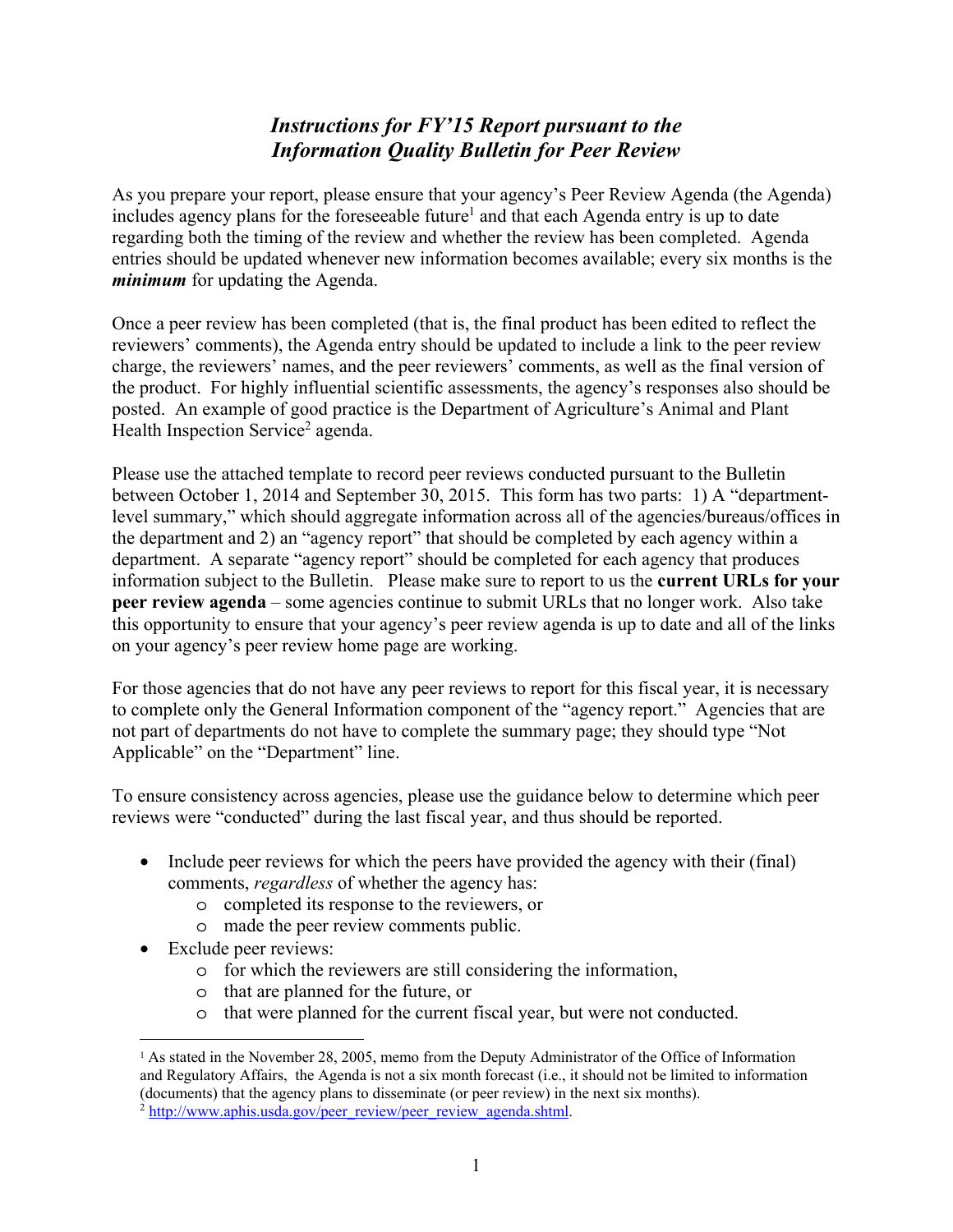Agencies that reported last year that they *do not* produce information subject to the Bulletin do not need to fill out a report this year unless the disclaimer no longer applies *OR* the link to your disclaimer has changed. Rather, those agencies should send an email to correction@omb.eop.gov with the agency's current point of contact for the Bulletin and the current URL to the disclaimer. The agencies to which this applies are listed at http://www.whitehouse.gov/omb/inforeg\_agency\_info\_quality\_links/. The template for the appropriate disclaimer is shown below:

"based on the review it has conducted, the [AGENCY] believes that it does not currently produce or sponsor the distribution of influential scientific information (including highly influential scientific assessments) within the definitions promulgated by OMB. As a result, at this time the [AGENCY] has no agenda of forthcoming influential scientific disseminations to post on its website in accordance with OMB's Information Quality Bulletin for Peer Review."

Please send your *draft* Peer Review Bulletin Annual Report (**due January 15, 2016**) to correction@omb.eop.gov. Please do not post your draft report on your web-page until OMB review is complete.Should you have any questions related to the Peer Review report, please contact Margo Schwab (202 395-5647) mschwab@omb.eop.gov or James Kim (202 395-3085) james  $h$  kim $\omega$ omb.eop.gov.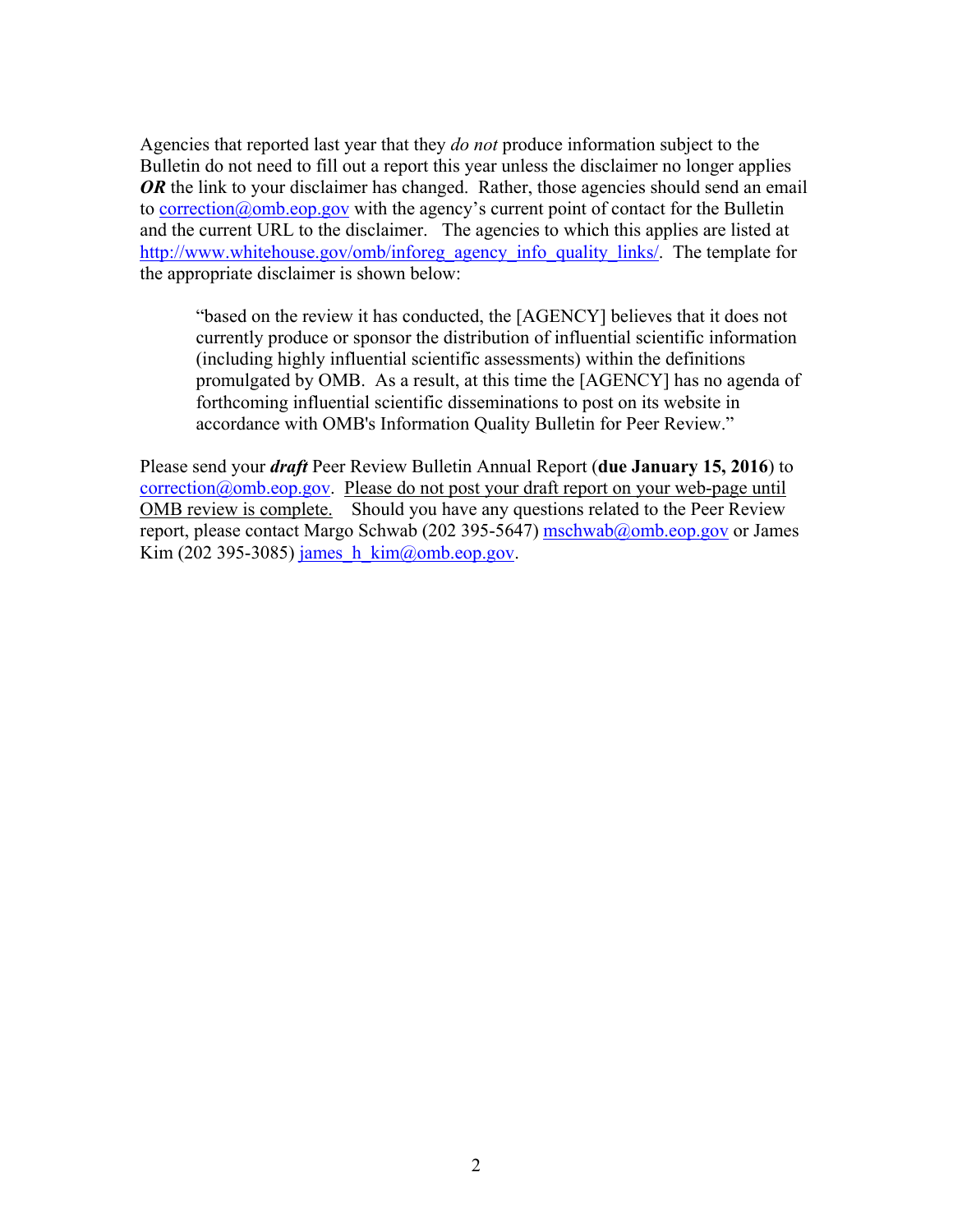## **Template for FY'15 Report pursuant to the Information Quality Bulletin for Peer Review**

I*.* Summary Page for Department (if Applicable)

Department U.S. Nuclear Regulatory Commission

Departmental Contact for Implementation of the Bulletin for Peer Review Name and title: Margie Janney, Chief

> Email address: Margie.Janney@nrc.gov Phone number: 301-415-7245

Provide the URL for Department's portal for compliance with the Bulletin http://www.nrc.gov/public-involve/info-quality/peer-review.html \*\* ensure link is working

Have you checked to make sure all of the information and links on this URL are current? **Y**/N Is this URL:

A Department-wide Peer Review Agenda (Y/N) or Y

A set of links to each agency (bureau or office's) agenda  $(Y/N)$ ? N

How would a member of the public locate this peer review portal if she/he did not have this URL? Check all that apply:

A link from Department's home page  $X$ 

A link from Department's Information Quality home page  $X$ 

Other means, e.g., a link from a science page (please describe)  $\overline{\phantom{a}}$ 

Number of peer reviews conducted subject to the Bulletin in FY'15 (see instructions for what should and should not be included here).

Number of influential scientific information peer reviews (ISI) (not including highly influential scientific assessments)  $\qquad 0$ 

Number of highly influential scientific assessments (HISA)  $\qquad 0$ 

Number of Waivers, Deferrals, Exemptions, or Alternative Procedures used: Total #  $\,0$ 

Number of peer reviews that included at least one peer reviewer appointed pursuant to any exception to the applicable independence or conflict of interest standards of the Bulletin, including determinations by the Secretary or Deputy Secretary pursuant to Section III (3) (c). Total  $\#$  0

Number of peer review panels that held in conjunction with public meetings: Total  $\#$  = 0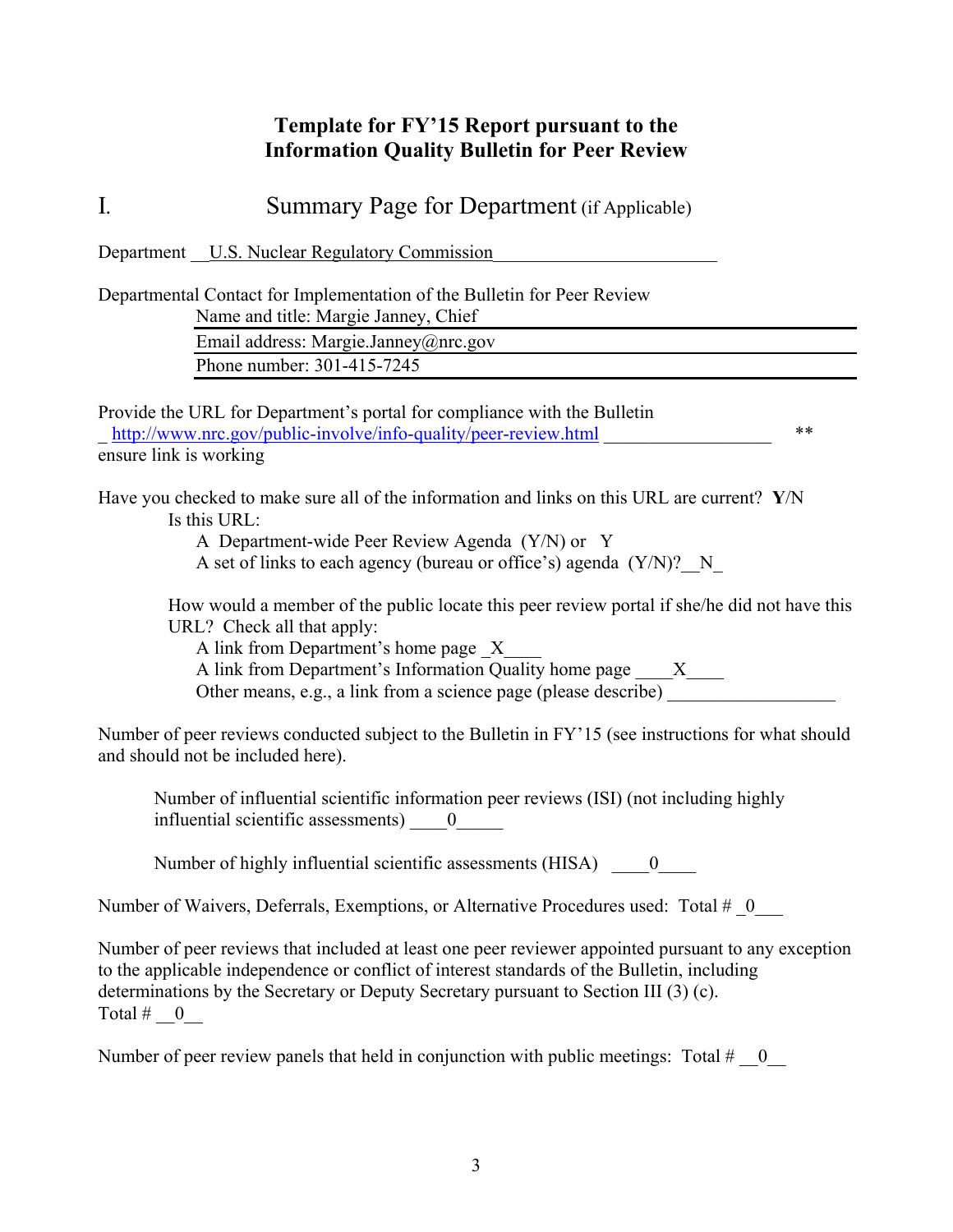Number of public comments provided on the Department's peer review plans during FY'15, regardless of whether the peer review was actually completed during  $FY'15$ : Total  $\# \_0$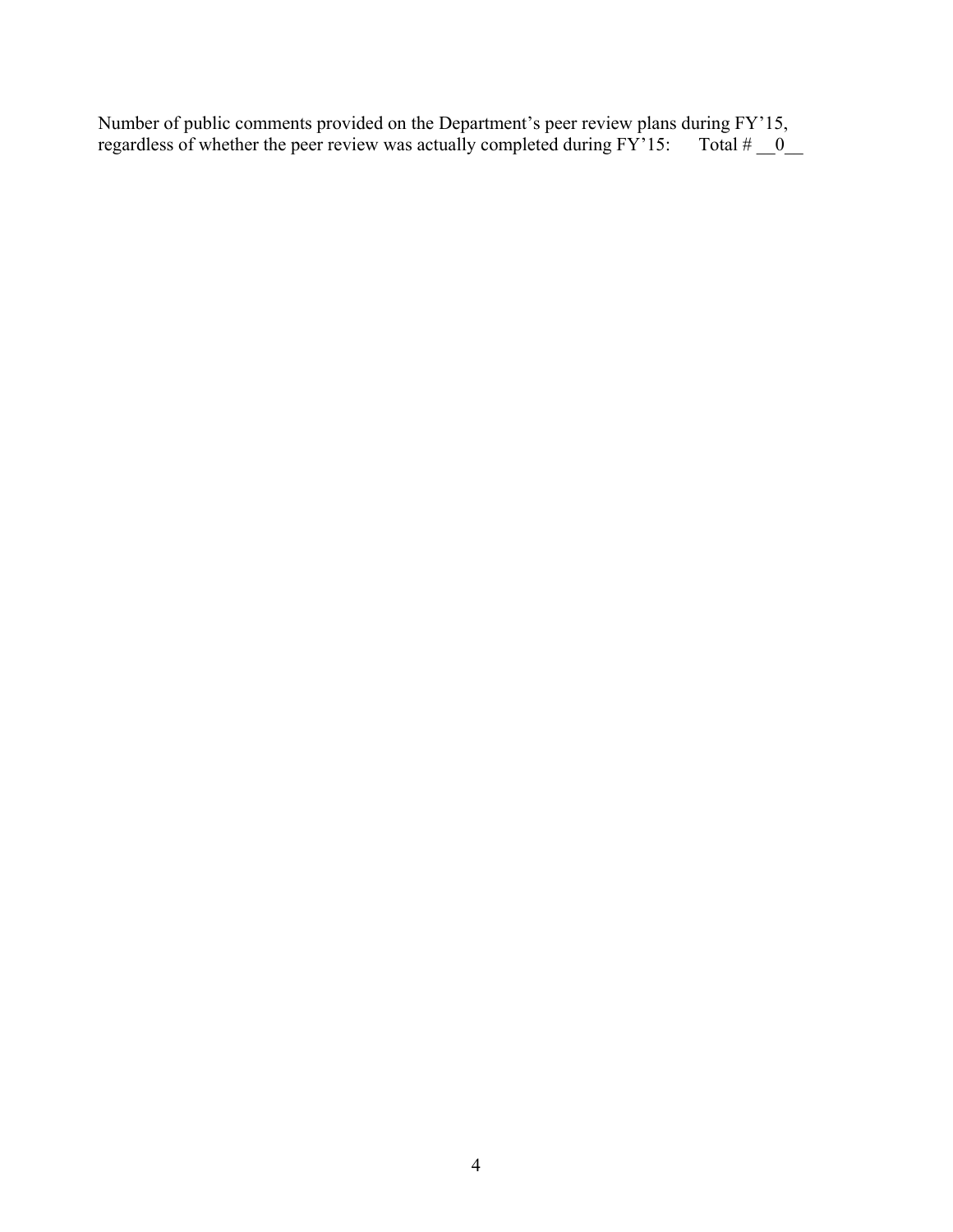## **Template for FY'15 Report pursuant to the Information Quality Bulletin for Peer Review**

# II. Agency Report

### GENERAL INFORMATION

Agency U.S. Nuclear Regulatory Commission

Agency Contact for Implementation of the Peer Review Bulletin

|                            | Name and title: Margie Janney, Chief |
|----------------------------|--------------------------------------|
|                            | Email address: Margie.Janney@nrc.gov |
| Phone number: 301-415-7245 |                                      |

URL for Agency's Peer Review Agenda http://www.nrc.gov/public-involve/infoquality/peer-review.html\_\_\_\_\_\_\_\_\_\_\_\_\_\_\_\_\_\_\_\_\_\_\_\_\_\_\_\_\_\_\_\_\_\_\_

\*\* ensure link is working

What pathway(s) can a member of the public use to find the Agency's peer review agenda if she/he did not have this URL?

- o Link from Departmental or Agency home page,
- o Link from Agency Information Quality home page,
- o Link from science, research, or regulatory pages (please specify)
- $\frac{1}{2}$ o Other (please describe) \_\_\_\_\_\_\_\_\_\_\_\_\_

Does the agenda provide links to peer review reports for all completed peer reviews?  $N/A$ 

Have you checked to make sure all of the information and links on the agency's peer review home page are current? **Y**/N

*Continue to Next Page*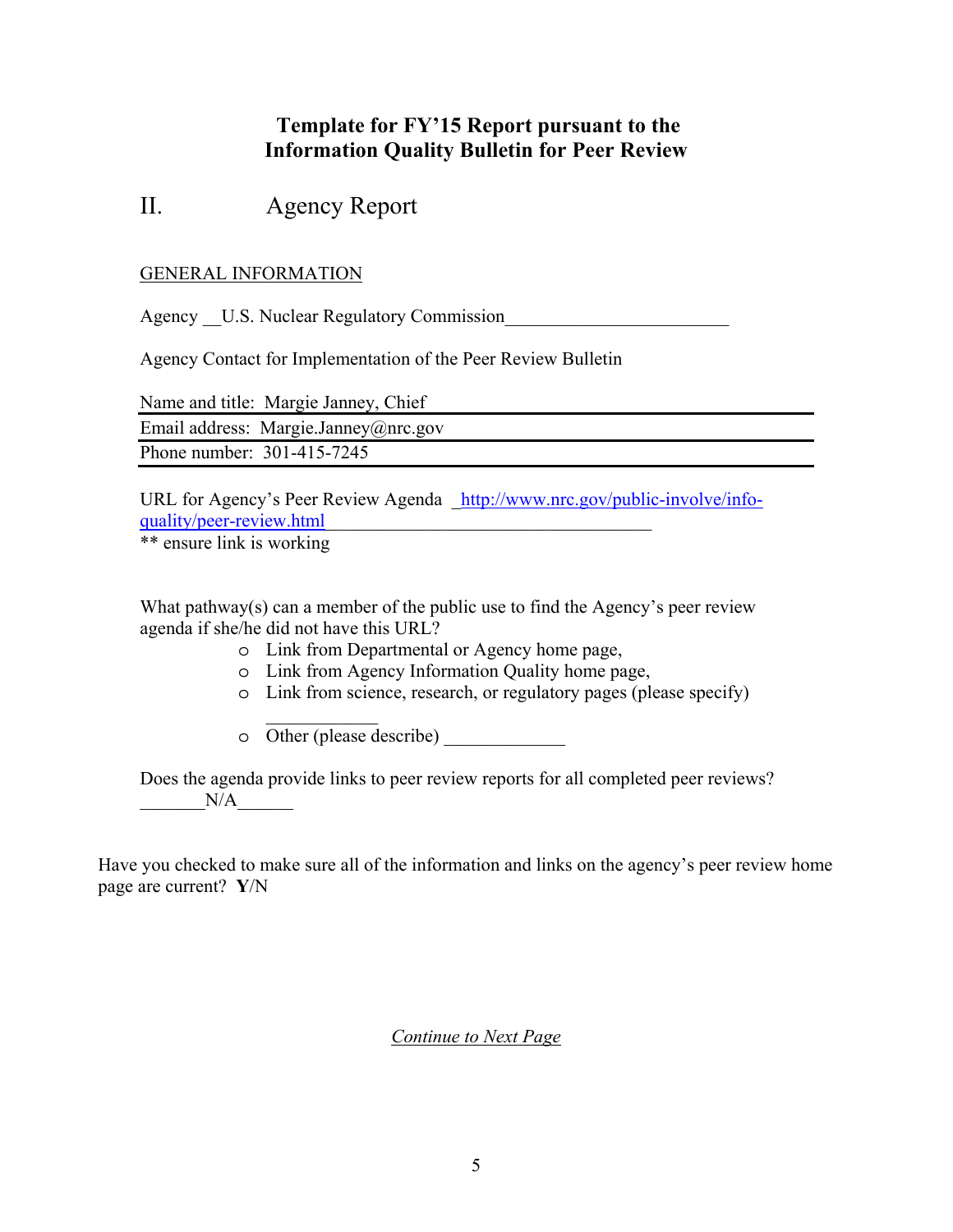#### INFORMATION ABOUT REVIEWS CONDUCTED

Number of peer reviews conducted subject to the Bulletin in FY'15. (see instructions for what should and should not be included here).

> Number of influential scientific information peer reviews (ISI) (not including highly influential scientific assessments)  $\qquad 0$

List the title of each ISI. Indicate whether the Peer Review Report has been completed (Y/N) *add more lines as needed* **NOTE:** It is acceptable to provide a screen shot of your peer review agenda as an attachment.

Number of highly influential scientific assessments (HISA)  $\qquad 0$ List the title of each HISA. Indicate whether the Peer Review Report has been Completed (Y/N) *add more lines as needed*

Provide the titles of ISIs and HISIs for which Waivers (W), Deferrals (D), or Exemptions (E) were invoked or Alternative Procedures used (A). *If deferral is marked, please indicate the duration of the deferral.*

| <b>Title of Document</b> | <b>Type of Document</b>   | W, D, E, or A  |
|--------------------------|---------------------------|----------------|
|                          | <b>ISI</b> or <b>HISA</b> | (and duration) |
| N/A                      |                           |                |

Number of peer reviews that included at least one peer reviewer appointed pursuant to any exception to the applicable independence or conflict of interest standards of the Bulletin, including determinations by the Secretary or Deputy Secretary pursuant to Section III (3) (c)?

Number of ISIs (not including highly influential scientific assessments)  $\qquad 0$ 

List titles